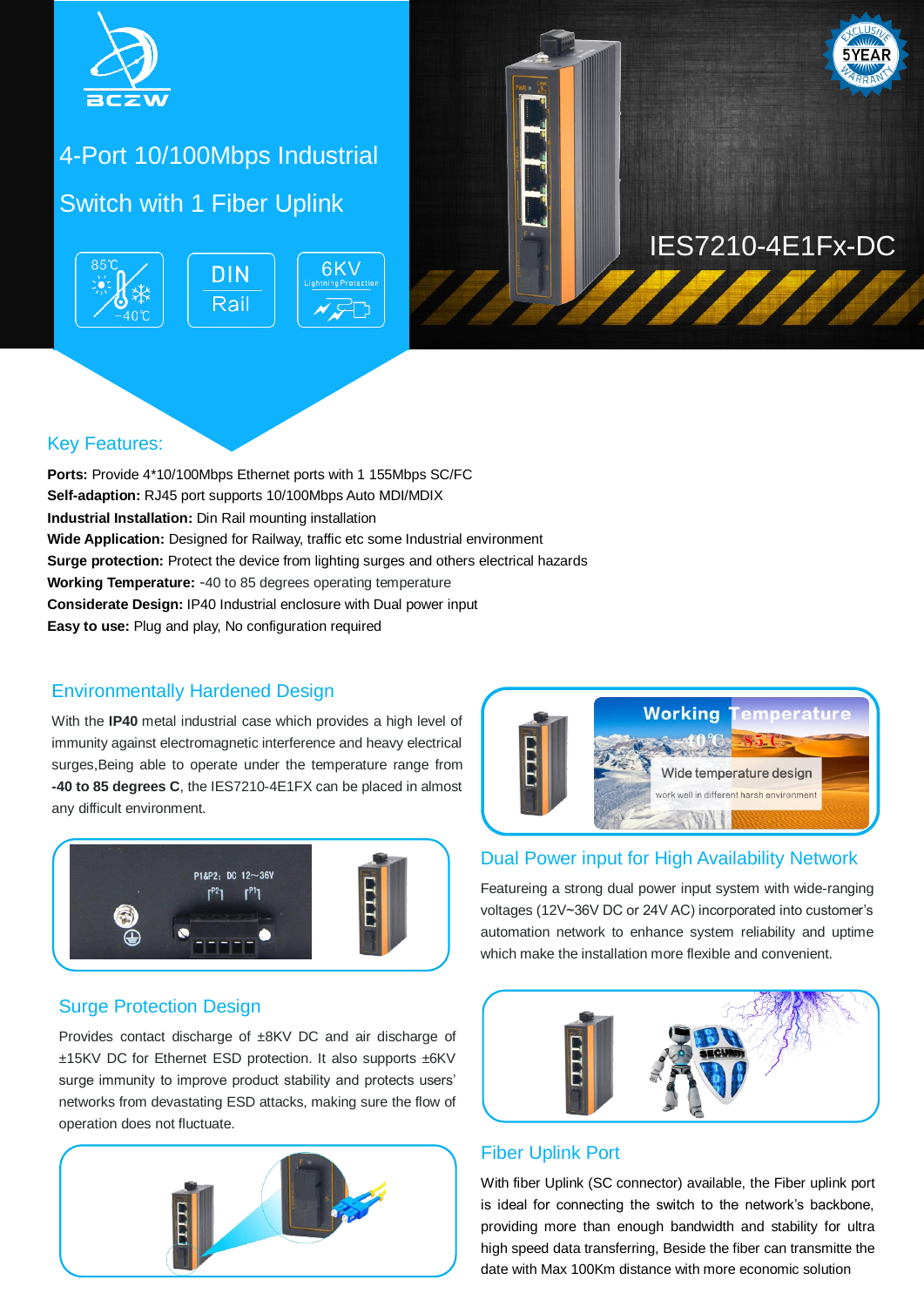## IES7210-4E1Fx-DC

## 4-Port 10/100Mbps Industrial Switch with 1 Fiber Uplink

## Technical Datasheet

| <b>Model</b>                   | <b>IES7210-4E1Fx-DC</b>                                                                                                                                                                                                                                                                                                                                                                                                                                                                            |          |
|--------------------------------|----------------------------------------------------------------------------------------------------------------------------------------------------------------------------------------------------------------------------------------------------------------------------------------------------------------------------------------------------------------------------------------------------------------------------------------------------------------------------------------------------|----------|
| <b>Hardware Specifications</b> |                                                                                                                                                                                                                                                                                                                                                                                                                                                                                                    |          |
| ports                          | 4 10/100BASE-T RJ45 auto-MDI/MDI-X ports<br>1 155Mbps SC Slot                                                                                                                                                                                                                                                                                                                                                                                                                                      |          |
| Connector                      | Removable 4-pin terminal block<br>Pin 1/2 for Power 1; Pin 3/4 for Power 2                                                                                                                                                                                                                                                                                                                                                                                                                         |          |
| <b>LED Display</b>             | Power Indicator: PWR(green). Network Indicator: Link(yellow) SC: Green                                                                                                                                                                                                                                                                                                                                                                                                                             |          |
| Power requirements             | 12~36V DC                                                                                                                                                                                                                                                                                                                                                                                                                                                                                          |          |
| Power Consumption              | Less than 3Watts                                                                                                                                                                                                                                                                                                                                                                                                                                                                                   |          |
| <b>Power Connector</b>         | Removable 4-pin terminal block, Pin 1/2 for Power 1; Pin 3/4 for Power 2                                                                                                                                                                                                                                                                                                                                                                                                                           |          |
| Installation                   | DIN-rail kit and wall-mount kit                                                                                                                                                                                                                                                                                                                                                                                                                                                                    |          |
| Switch Performance             | Backplane bandwidth                                                                                                                                                                                                                                                                                                                                                                                                                                                                                | 1.8Gbps  |
|                                | Packet forwarding rate                                                                                                                                                                                                                                                                                                                                                                                                                                                                             | 0.75Mpps |
|                                | MAC address                                                                                                                                                                                                                                                                                                                                                                                                                                                                                        | 4k       |
|                                | Back pressure for half duple. IEEE 802.3x pause frame for full duplex<br>Flow control                                                                                                                                                                                                                                                                                                                                                                                                              |          |
| Enclosure                      | IP40 Metal case                                                                                                                                                                                                                                                                                                                                                                                                                                                                                    |          |
| <b>ESD Protection</b>          | 6KV ESD                                                                                                                                                                                                                                                                                                                                                                                                                                                                                            |          |
| Dimension(W x D x H)           | 30 x 90 x 115mm (1.18in x 3.54in x 4.53in)                                                                                                                                                                                                                                                                                                                                                                                                                                                         |          |
| Weight                         | $0.32$ Kg                                                                                                                                                                                                                                                                                                                                                                                                                                                                                          |          |
| <b>Standards Conformance</b>   |                                                                                                                                                                                                                                                                                                                                                                                                                                                                                                    |          |
| Network standard               | IEEE 802.3 10Base-T<br>IEEE 802.3u 100Base-Tx<br>IEEE 802.3az EEE                                                                                                                                                                                                                                                                                                                                                                                                                                  |          |
| <b>Stability Testing</b>       | FCC CFR47 Part 15, EN55022/CISPR22, Class A<br>EMS:<br>IEC61000-4-2 (ESD): ±8kV (contact), ±15kV (air)<br>IEC61000-4-3 (RS): 10V/m (80MHz-2GHz)<br>IEC61000-4-4 (EFT): Power Port: ±4kV; Data Port: ±2kV<br>IEC61000-4-5 (Surge): Power Port: ±2kV/DM, ±4kV/CM; Data Port: ±2kV<br>IEC61000-4-6 (CS): 3V (10kHz-150kHz); 10V (150kHz-80MHz)<br>IEC61000-4-16 (Common mode conduction): 30V (cont.), 300V (1s)<br>IEC 60068-2-32 (free fall)<br>IEC 60068-2-27 (shock)<br>IEC 60068-2-6 (vibration) |          |
| Environment                    |                                                                                                                                                                                                                                                                                                                                                                                                                                                                                                    |          |
| Environment specification      | Operating temperature: -40°C~85°C, operating humidity: 5%~95%                                                                                                                                                                                                                                                                                                                                                                                                                                      |          |
|                                | Storage temperature: -40°C~85°C, storage humidity: 5%~95%                                                                                                                                                                                                                                                                                                                                                                                                                                          |          |
| Warranty                       | 5 Years                                                                                                                                                                                                                                                                                                                                                                                                                                                                                            |          |